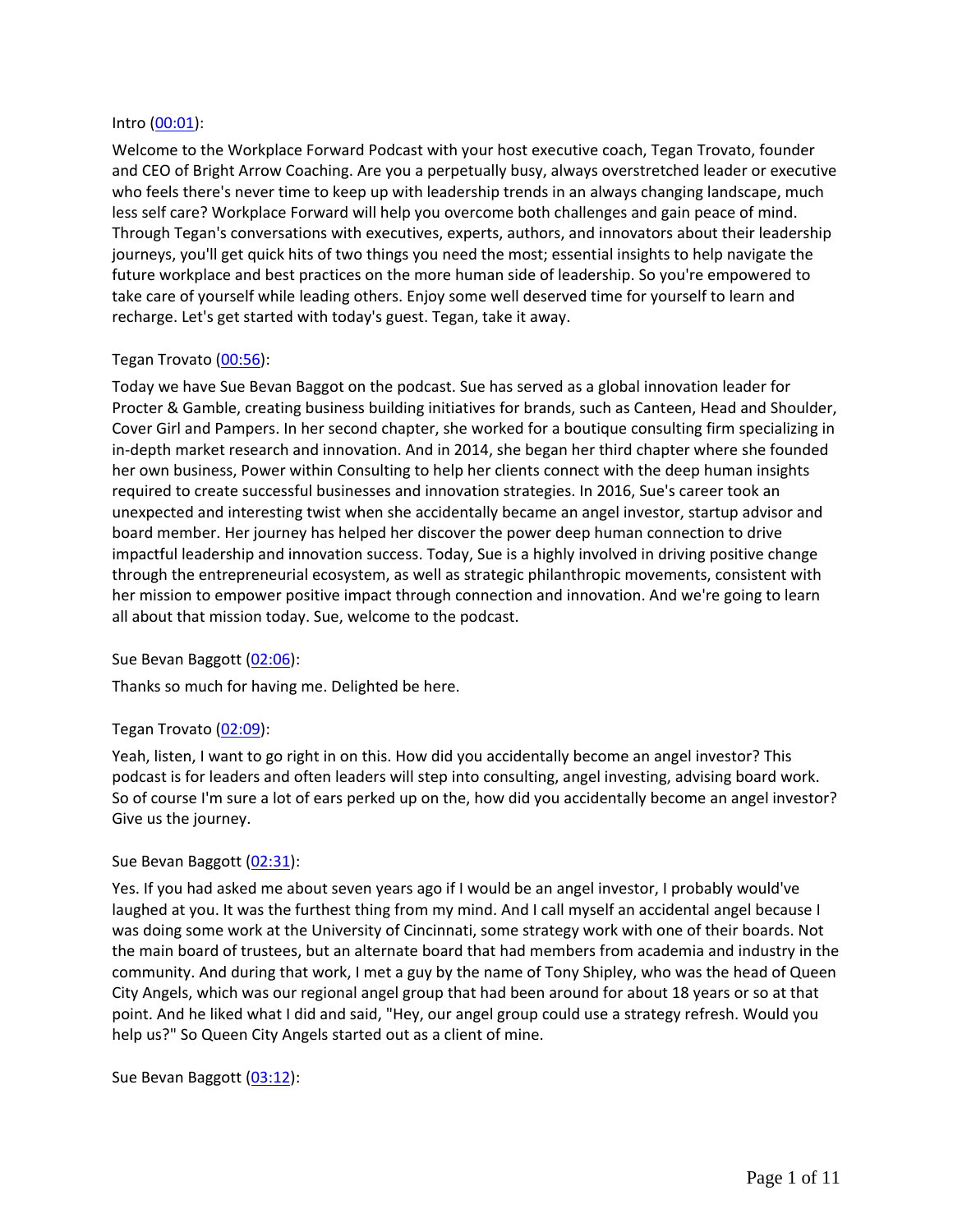And before doing that work, I had a little inkling about angel investing, but I thought it was all about the investing part, all about the money. I thought the people that did angel investing it's all about the returns and you had to have this incredible financial background, et cetera. But as I delved into doing the insight work for the strategy project with them, I learned that angel investing is about a lot more than just the returns. If all you want to do is make money, there are a lot easier ways to do that than become an angel investor. The people involved in it, it was really a strong community. Yes, they wanted returns, but that helps it be an evergreen process. What they really wanted was to help their community, help startups grow and thrive in their community, create jobs, create change. Support economic development.

# Sue Bevan Baggott [\(03:59\)](https://www.rev.com/transcript-editor/Edit?token=yzqakntg5MIh9p5TeL1WPY_Tp85TgYTaq0gc-I70nspGuOeQbCPwZmxjhdmv27zxOnnRlqP_MVBWoHc9D5XwcLDgOTo&loadFrom=DocumentDeeplink&ts=239.67):

They also saw it as a way of giving back using their experience and skills. A lot of angels are formally successful folks in corporations, but also formally entrepreneurs themselves and they have a lot of advice and coaching and things to offer in addition to the capital that they provide. And then it's just a really great way of keeping up to date with the latest innovations, stimulating everything because you meet all these entrepreneurs that are doing phenomenal things. So that was one thing that interests me in terms of, "Oh, it's a lot more than what I thought." And when you do it in a group, it's a situation where you don't have to know everything yourself. Right? You can use the power of the group. So there was a lot more to angel investing than I thought.

### Sue Bevan Baggott [\(04:47\)](https://www.rev.com/transcript-editor/Edit?token=xKMTtE9xt8jFVTcRn4a2R3g4DvPgafQfUFh5deupWrK-lXOmBXSsBcKvOhDkxv3JKZeNRKUWPm1-KEm9sEKD982eRWY&loadFrom=DocumentDeeplink&ts=287.95):

Also, I imagined angel investors as individuals, like the people you see on shark tank and they know it all and they do it all, but this was an angel investing in the context of the group. And so you were able to leverage the experience of the group to make decisions about which companies to invest in and things like that. But the thing that really put me over the edge is when I understood how little funding goes to female founded companies. When I did this work, I discovered that only about 2% of all venture capital goes to female founders. It's crazy. Who could believe that 50% of the population has only 2% of the ideas worth backing and growing as companies? And Tony believed, the head of Queens City Angels, Tony believed that they weren't making the best decisions because they didn't have enough diversity on the investor side and that it was probably meaning they weren't attracting these diverse founders that had some really great ideas.

#### Sue Bevan Baggott [\(05:47\)](https://www.rev.com/transcript-editor/Edit?token=Q4SwGrQ_ZTpifCCz0h78nBTDkGjXJbmx1nYrHjWt8gyDGsHV36dqZ6cdNllZMxaolC4q4Vns3Ruf0yUEaFT6AM26McA&loadFrom=DocumentDeeplink&ts=347.82):

And so they picked, diversity equity inclusion is one of the key strategy pillars coming out of that work. And Tony invited me to get involved and help them build that out through that.

Tegan Trovato [\(05:58\)](https://www.rev.com/transcript-editor/Edit?token=QkKJ1LQdcz7BCHHJi4KqEwovs9WhX8fUmIaP2a3t7Aitt8hLZ3mlpOshrNuKGHby1H8VvUnf3EmRmBFPvR8uecFteos&loadFrom=DocumentDeeplink&ts=358.69): I love this.

# Sue Bevan Baggott [\(05:59\)](https://www.rev.com/transcript-editor/Edit?token=D73kt3hf3tj8xjNiY2zW9TLGayJfSvgD-4weDFHyZ5uztr8DoBH-ZOcj2t-0Dv5FVcVtKTufSp_rpmWhTo3pw_2OsqA&loadFrom=DocumentDeeplink&ts=359.89):

Yeah. And then he connected me with a woman by the name of Alicia Rob. She's a senior Kaufman fellow. Had done a lot of work researching challenges for women's access to capital. And she was doing a pilot fund to try to train more women to get involved in angel investing. And that pilot fund was called Rising Tide. So at the end of 2015, I was not at all involved and by 2016, I had joined both Queen City Angels locally and Alicia's pilot run nationally. And then by the end of 2016, Alicia invited me to be a part of her follow-on fund called the Next Wave Impact fund. And that is a fund that invests in high growth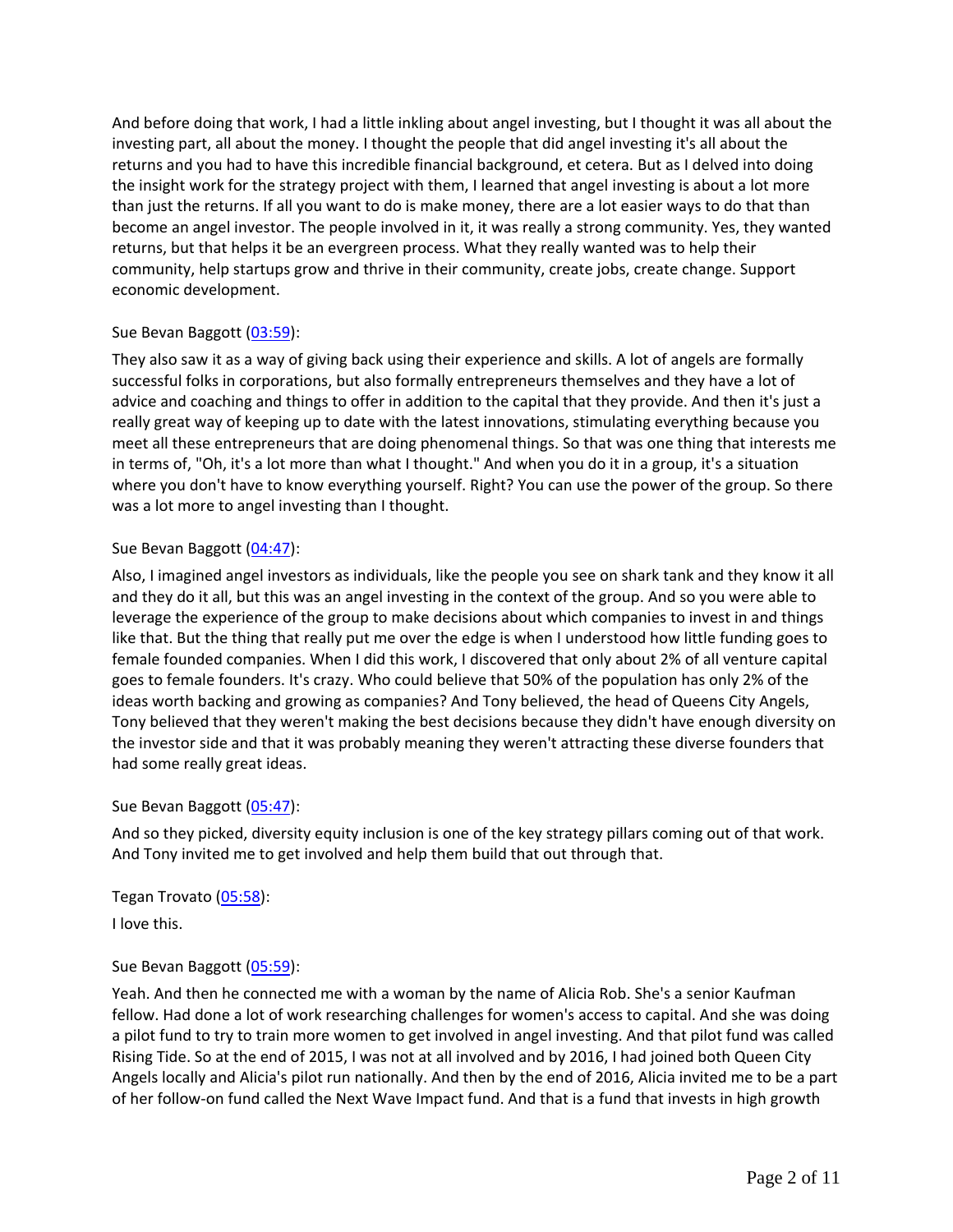companies, but that have a positive social environmental impact at the core. So an impact investing fund.

# Sue Bevan Baggott [\(06:49\)](https://www.rev.com/transcript-editor/Edit?token=eHFCLd-LouX3rAicluUpHCXToeJdp9sh0RvbyENEF7phixYWwOoHrUxXWcMsZmoFguwpP4TOINHWFWcv1JB0rqENH40&loadFrom=DocumentDeeplink&ts=409.89):

I laughed at Alicia when she invited me to be a part of that, but she... I said, "Why would you want somebody with only one year of experience on your investment committee?" But she said, "I've seen you this last year. You're really into growing and learning." And she said, "You have a different background. You don't have a finance background, you have an innovation background." And she said, "I think that's a good compliment to the other women I'm asking to be a part of this team. That we're nine of us in total." And she said, "That's good." And then the other thing she said is, "You live in the Midwest." And she said, "And I don't believe that all the great ideas come from the coasts, which is where a lot of where the angel come from."

# Tegan Trovato [\(07:27\)](https://www.rev.com/transcript-editor/Edit?token=iBFnUKe_dWnC1ssEoO8i1L7T9pai6p_NcCxhod5AkmI6aBuFpAeJAgylWhizaE3c_mhrt7W6RZMexfKpHqJnpmuhLgI&loadFrom=DocumentDeeplink&ts=447.34):

Nice. So it is not surprising to me that not only did you enter angel investing, but that you then became an innovator in it and helped to innovate the space. And shout out to Tony for his awareness and reflection. That's refreshing. And I have a feeling that just you sharing his journey a little bit with us is going to inspire some listeners too, to really get more broadly across all of our spaces.

# Sue Bevan Baggott [\(07:51\)](https://www.rev.com/transcript-editor/Edit?token=PIhys8rbHTxPbYrc97-vzAVrxaS_r40OYx1395p_qiC2xrMzwDZWXgF_xsQmSlaTPauLeKes464chMid_6r5vQtgt5M&loadFrom=DocumentDeeplink&ts=471.95):

Yeah. So Tony himself was an exited tech entrepreneur. And by the time I met him, he was probably early 70s, older white guy. And he had been building his angel investing group mostly by going out to people he knew. And it's not that he hadn't tried to recruit a more diverse group of investors. He just was not going about it the right way. So what I was able to do was help him gain some insights around the barriers to angel investing for women, for people of color. And there were four main things, one awareness of the asset class, just wasn't something that everyone's aware of. And then even when you become aware of it, like me, you might have a lot of misconceptions or myths or lack of understanding. So education is the second barrier.

# Sue Bevan Baggott [\(08:39\)](https://www.rev.com/transcript-editor/Edit?token=kZ-v0rQgUIMvYmKPDSCKjTlCYxuKiFBFpfVhg_eMLRQQ8EzoCxULzE2eKRFt6jEuDR9KI6nt1qJfquz-_iclxBl55KY&loadFrom=DocumentDeeplink&ts=519.58):

Risk talk tolerance is the third one. So angel investing is high risk, high return. And if you're still new in overall investing, it's not something you want to jump into. It's a compliment to a balanced portfolio of other types of investing. And women tend to be a little less risk tolerant than men in investing overall. So that was a barrier. And then the final one was respect. There were women who said, "Will my voice be respected? If I come into a group, will it be respected?" Especially women who may have battled that during their careers around having their voice heard and understood. Yeah. So those were the four barriers. And then we were able to take those and come up with some innovative ways to help people step into it. we created a starter tier for Queen City Angels to invite more people. We did more educational outreach and awareness building. We created a starter tier to make a way to get to step into it, that was a little less risky and help build comfort and things like that.

# Tegan Trovato [\(09:42\)](https://www.rev.com/transcript-editor/Edit?token=0s_d8mY1bYpgy0fq3nhqytC9NAhvO0wAX-Gaz-AJUZyEdt2s00ou6sQKkpCqldwVNAYCbBlZKdIPYJZsh8wF-uIEcPA&loadFrom=DocumentDeeplink&ts=582.43):

Great. Love it. What a journey. And totally aligns to your mission to empower positive impact through connection and innovation. So in line with that too, when you and I were talking prior to this podcast recording, one of the things you shared that you loved about the angel investing face was the opportunity to shift the entrepreneurial ecosystem and to really influence leadership more broadly by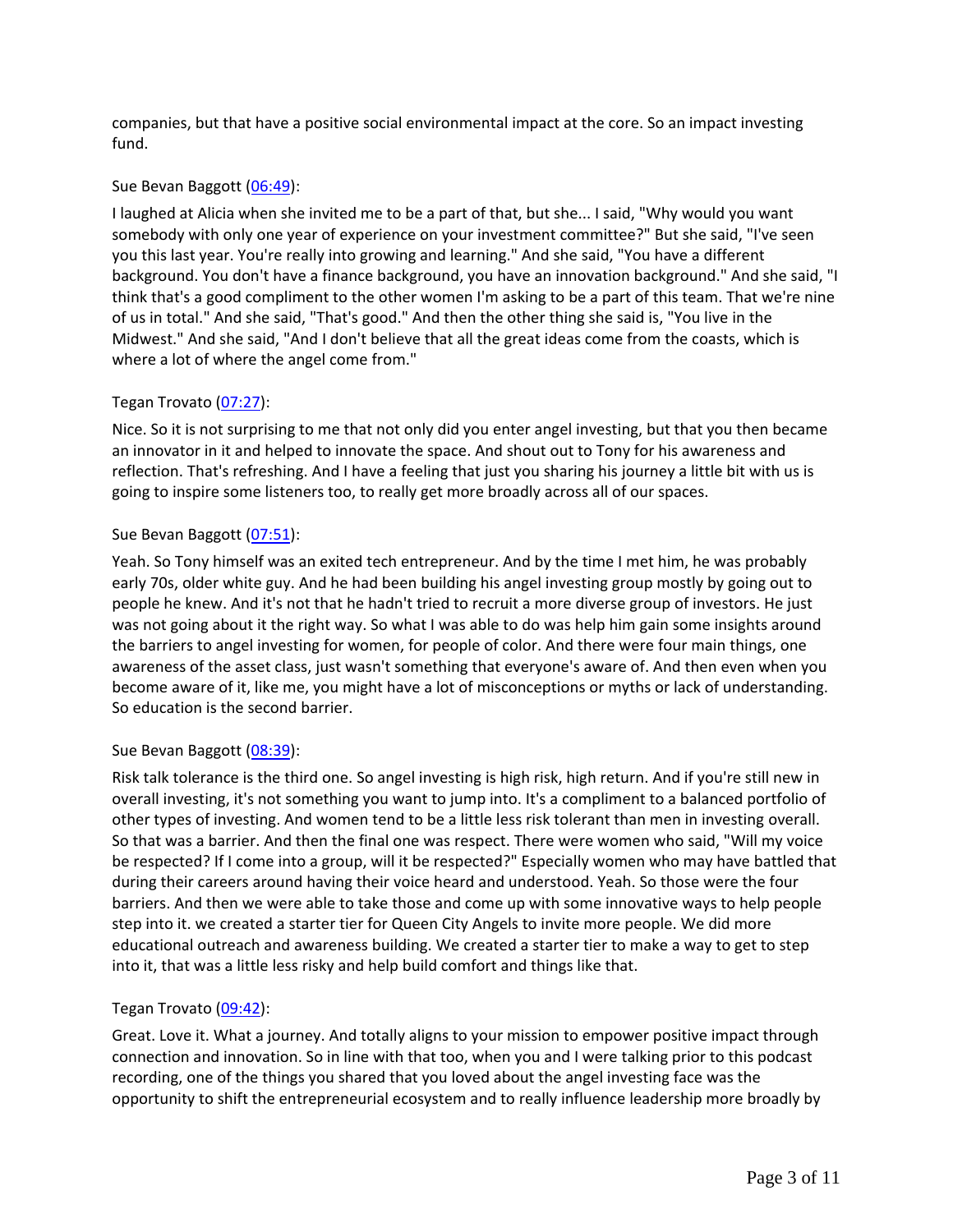getting to these leaders and these organizations in an earlier stage. So tell us a little bit about that. And what's behind that thinking for you?

# Sue Bevan Baggott [\(10:18\)](https://www.rev.com/transcript-editor/Edit?token=I64qovEnrpJP6E778mF2IXTxNObrYQDY35jzpIV8y9HkC3Bjz-awYPTzafzPegH-dibIrU2GTu3cH2hbNStbZGLh2Bs&loadFrom=DocumentDeeplink&ts=618.42):

In my consulting work, I had worked predominantly with larger organizations. And I had done work in the area of helping them with their diversity equity inclusion as well as their innovation, because a lot of them recognize the connection between those two. Really the strongest innovation teams that I ever had the opportunity to work for were the most diverse teams, right? And so I had done work with corporations about that, but taking a large corporation and shifting their culture is sometimes challenging. It takes a lot of time. And what I saw with startups is that an opportunity to start earlier, right, to look for the leaders that you'd like to see being successful in the future and getting behind them and helping them grow an inclusive culture, a mission-driven culture, and a successful culture, right from the beginning. So I looked at it as a really high leverage way to drive change that I would like to see in the world.

# Tegan Trovato [\(11:14\)](https://www.rev.com/transcript-editor/Edit?token=EkTxzYNrC3yZMhzdU2zxyyGMkWSs_uOqFMM_eiGespoqYxQbEvRI3fktu7e85HyKjQOo8cO0kubBBXuv83Y1H0E_S0E&loadFrom=DocumentDeeplink&ts=674.78):

I love it. I love it. It's so right. And what I most love about what you're saying is that with investment, you can correct me if I'm wrong, this is my outsider view. It seems like we are often driving for the profit. And the way you're describing the work you all are doing is that you are attending to the humanness, the leadership development, the DEI, the value of the diversity and inclusion in their work. And we don't always hear that part about startups. We hear like the grindy techy turn and bannie side of things and not necessarily the human side. I really love that you're calling that out here.

# Sue Bevan Baggott [\(11:54\)](https://www.rev.com/transcript-editor/Edit?token=N3UQTCfrDl5HOup6gpfO_G3lJ2_C8VHmRjSNVi1hpiqhENj-CX9pN6qXIIWN5Mx60APfQJQ3j218iyZVs6wxlpN5Ezc&loadFrom=DocumentDeeplink&ts=714.2):

Yeah. And actually investors look really hard at the team, at the people who are leading the startups and their capabilities as leaders, not only how they present initially, but also their willingness to grow and evolve as leaders. Because the needs of the leadership change as the startup goes through different stages. So we really look for people who have that growth mindset, who have that grit or persistence as demonstrated by some of their historical experiences, but also who are coachable, right? Who know how to take you in coaching from their investors, from their customers, from their employees and grow with that coaching.

# Tegan Trovato  $(12:40)$ :

Yes. Wonderful. Wonderful. As you and I discussed previously, we are really in such a time of ambiguity, volatility. The last couple of years have brought a series of full stops and accelerations in our markets and in our businesses. And given what you do and not just in your consulting, but also in the angel investing, what are you seeing as emerging for leaders that's more important now than ever as a result of that ambiguity and volatility?

# Sue Bevan Baggott [\(13:11\)](https://www.rev.com/transcript-editor/Edit?token=8lDvfvswBxR3HGAOThw1J13lq-NJmlGA3XX5oHGtMp0u3zaOgD1LZMnWzTBqoI8ah41f68BgRh3xhXcsOfixn-vno3Y&loadFrom=DocumentDeeplink&ts=791.44):

Yeah. So one of the things that was very interesting is, right at the start of the pandemic, when we didn't know what was going to happen with the world, both of the angel investing groups that I was a part of, we took a little bit of a brief pause in terms of investing in new companies. Because we wanted to support the companies that we had and make sure that they were going to be successful. And the dynamics that happened, they slowed some companies down, they accelerated others. It was really interesting to see, you really could see the strong leaders in their ability to be agile in their response to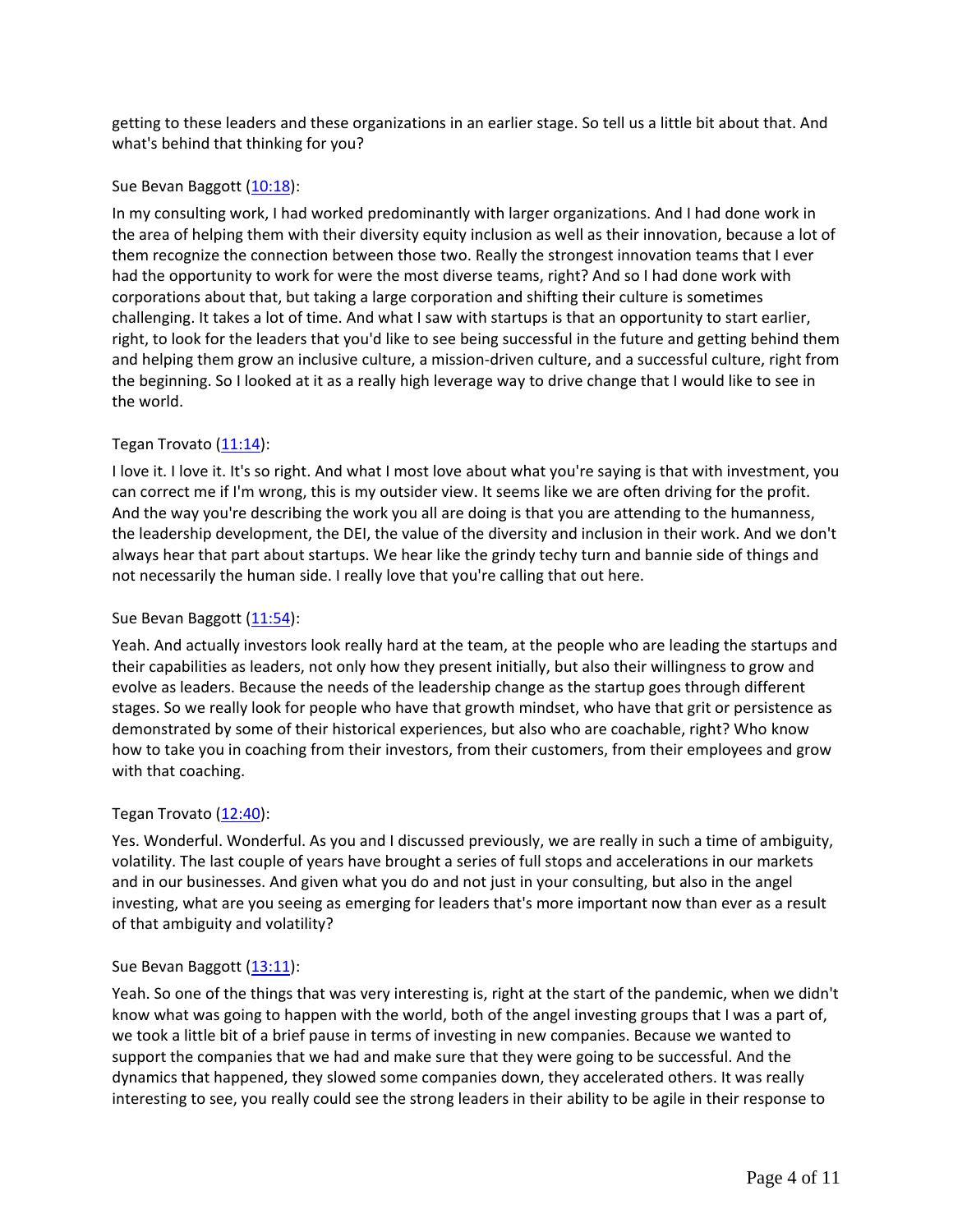the pandemic. So I saw like the whole spectrum, folks who immediately had to streamline their force because they recognized they needed to do that and focus on the most important things to keep their business alive during that, and then repair themselves for the other side.

## Sue Bevan Baggott [\(14:03\)](https://www.rev.com/transcript-editor/Edit?token=E_G1wUVnpfOcFlolTGNM8JXagJtczVGE17eHdSKI5SvTh7kHDP3ELgziUqWZQPrk1EHAhOihknlW0v7eESVJIg49UyM&loadFrom=DocumentDeeplink&ts=843.16):

We saw others who they recognized the pandemic as an opportunity to actually drive forward and drive further. And they doubled down on what they had to offer because they knew that they had value that would help others get through the pandemic. And then we even saw some that pivoted and created new products to support the needs of their customers at that time. So it was a very interesting time to watch the dynamics of these leaders. A lot of them improved to be very, very resilient. And that was very impressive.

### Tegan Trovato  $(14:34)$ :

What have you seen leaders do when it comes to tending to the humanness. You talked with me privately about the need to empathize with employees as much as we do our customers. So tell our listeners more about that thinking.

# Sue Bevan Baggott [\(14:49\)](https://www.rev.com/transcript-editor/Edit?token=VBnT45nYcZeO3MkqE6AYstm1JMSjW74cKeg1hYLZzZkEstsDheEGNseeuTlM5FMhBZ712c8v5cVS_ROWqfvWJp9qffo&loadFrom=DocumentDeeplink&ts=889.61):

So I think that's something that I learned even before I got into the angel investing and now I see it as even stronger need with some of these small organizations. For the most part in my corporate experience, I had some really strong leaders that I could look up to and learn from. But I had one leader in particular that maybe we didn't see either and had some different values as far as people are concerned. And I had recently been promoted and was working for this new leader and I wanted to get 360 feedback from my people about how I was doing as a leader. Because in my mind, getting that deep connection with your people as a leader, you're serving the people under you, they're serving you, you can't succeed without helping them succeed, if that makes sense.

#### Sue Bevan Baggott [\(15:33\)](https://www.rev.com/transcript-editor/Edit?token=Hgps5TKcg8RbOlzADJD5FGd_Io6CmayeqR4_LI-PULtsgadlIU5cboeBIsaOdPxWcxwCbg3hqUh50NtbeeHU6gMhmlA&loadFrom=DocumentDeeplink&ts=933.42):

And he's like, "You care too much about your people." I'm like, "What? You can't care too much about your people. When you're in any leadership position, your success depends on your people's success." And so he didn't want me to get the 360 feedback. I said, "I'm getting it anyhow, something like that." And I think empathizing with your people is important. You need to understand what's important to them, right? What are their aspirations and goals and how does their role in your organization fit with that? How does it enable them to achieve those aspirations and goals? And if you don't have those conversations, you're not going to understand that. And then they're going to face challenges, right? They're going to face challenges inside work, outside work, and you need to be able to empathize with what they're facing.

# Sue Bevan Baggott [\(16:22\)](https://www.rev.com/transcript-editor/Edit?token=8_sTaiejKw7qcDH2rIPtwnZeqPOwG-PzxgDglXae6kQ0dOaRrD3Wn4o9uTvlPW0YrOf_vqWJGZW4AlVNyj7_-v8aTmE&loadFrom=DocumentDeeplink&ts=982.86):

And then as a leader, how do you help them overcome those challenges, fulfill the role that you need them to fulfill and ultimately be successful? And I see this now within the startups. And the startups are often initially smaller organizations and they rely very heavily on each individual that's a part of their team. So that need for that human connection and that empathy is really important to keep the team moving in the right direction to not burn out. You say you hear stories about startups, that's not the way to have a successful startup. The way to have a-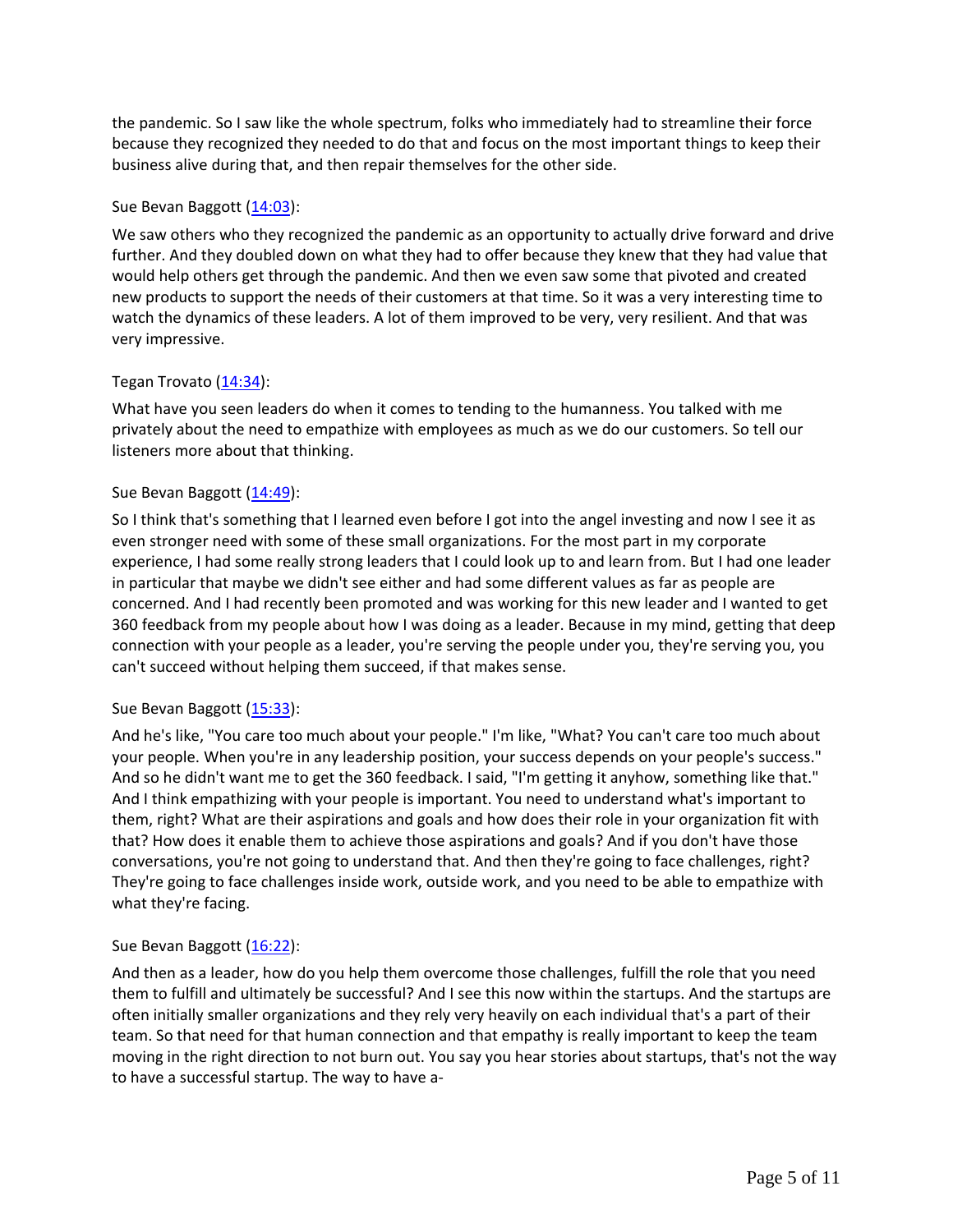### Tegan Trovato [\(17:00\)](https://www.rev.com/transcript-editor/Edit?token=LCpi7k2m-RXXhCH2lCpdzFnNo55xBaZIlEUK1dap25plRkG_FnV9v6Lnuxrc-zIm-U-0Et-XjMgBKCudM6a_UAEkgII&loadFrom=DocumentDeeplink&ts=1020):

Right. Yeah. Getting everybody out while you're trying to launch your product, bad idea. Right? But it happens all the time.

## Sue Bevan Baggott [\(17:04\)](https://www.rev.com/transcript-editor/Edit?token=HMCq_JGTOswJMA_6VLXvtwRJ9zk65y7Io0UOPZc_mpWJEn-6dwQzAnL4gcBnudCyIyWCr8NjlBsMKusEXPmKv0R6wSk&loadFrom=DocumentDeeplink&ts=1024.33):

Yeah. It happens all the time, but the best leaders I've seen in the startup ecosystem recognize that, "Yes, there's times where you have to double down and sprint forward, but then you also have to build in time to rebuild energy to recover." Right? So the ones that I admire are the ones that recognize it's a marathon, not a sprint and that you need to train and you need to refresh and you need to re-energize. So those things are all very important in the starting. And then as the company grows, again, you really need to be connected with people to understand which people in your organization are growing with you, are they growing as leaders? Can you elevate their responsibility, give them more rich people in the organization, like the role they have and want to stay in that? And you need to build around them. And if you don't have that human connection, that empathy, it's very hard to see how the pieces will fit together especially as you start going into this accelerated growth.

### Tegan Trovato [\(17:59\)](https://www.rev.com/transcript-editor/Edit?token=EYKc79C6o8S0KhJ-BUTOf6rRXljeAmN177oNIZJkicaI595_0Za2x3PZWSs9JEdwRk5Uxqmgfr9nwO60xeDeMeChEBM&loadFrom=DocumentDeeplink&ts=1079.22):

Yeah. I know one of the things you do in your consulting practice is to help companies create strategies and innovation based on customer insight. And what was notable to me is that you also value employee insights in your work. And I don't think that's always the case in the insights world. Right? So what are you seeing right now that helps organizations do a better job of gaining employee insights?

### Sue Bevan Baggott [\(18:28\)](https://www.rev.com/transcript-editor/Edit?token=Q6KPcpbmZs52XePKZdAagAnOYoMP3PiYpzsZmM7iEuWbQUpujeCQBFnzkC2ylnnts1bhNzgiYOma7uekweFVKwO_Qbc&loadFrom=DocumentDeeplink&ts=1108.53):

I think it's really important, again, I'm going to go back to the human connection, right? People are surveyed out. So just doing a bunch of employees' surveys alone is not going to get that depth of connection that you need. Right? So I'm not saying don't do surveys. I'm saying, in addition to surveys, you need to have real, authentic conversations with people in the organization, and conversations that cut through the hierarchy. Right? You need to be in touch with your employees at all levels to really understand what's going on. And it's important to understand your employees as people, as humans themselves, some of the things we were talking about before their goals or aspiration. But they also get tremendous insight on your customers that you, as a leader may not see, right?

#### Sue Bevan Baggott [\(19:17\)](https://www.rev.com/transcript-editor/Edit?token=lWQn7709hH69r3Ar2I3ICAWNvuqinRtTs78URingCZXY3MJWiitJdtyWvgpyyUDa133A3Dsaeij3h6K4Y54cWXMXwy4&loadFrom=DocumentDeeplink&ts=1157.17):

Especially like employees that are on the front lines with sales on customer, or on the front lines with marketing, or depending upon your industry. They're just out there picking up on things that you may not be. So employee insights, I think are very, very important holistically to the strength of an organization, to provide insight to the leaders as well as how well that organization's current business strategy or innovation strategy is playing out for them.

#### Tegan Trovato [\(19:49\)](https://www.rev.com/transcript-editor/Edit?token=Cl65xr_s3My8uaQUm8h_rVpeMGVHxfJwl13fJAvfBwaS0bgNZw3BVBq2KZudX-NyIIml5LWvBBACJ9W_nV_TM6iK47I&loadFrom=DocumentDeeplink&ts=1189.08):

When it comes to particular technology that's helping us have deeper relationships, I read something about Cloverleaf, which is, I think you are... Are you an angel investor on their board?

Sue Bevan Baggott [\(20:00\)](https://www.rev.com/transcript-editor/Edit?token=pzSoHCQDrF2QObO5H6QQOBfp9jba44zcqhClOGtyI1s9RUUOJ2tsYxHG0Rzc0oWwRjx21p9dxqBZ4AZWpZsfcDih7nI&loadFrom=DocumentDeeplink&ts=1200.26):

Yes. Yes.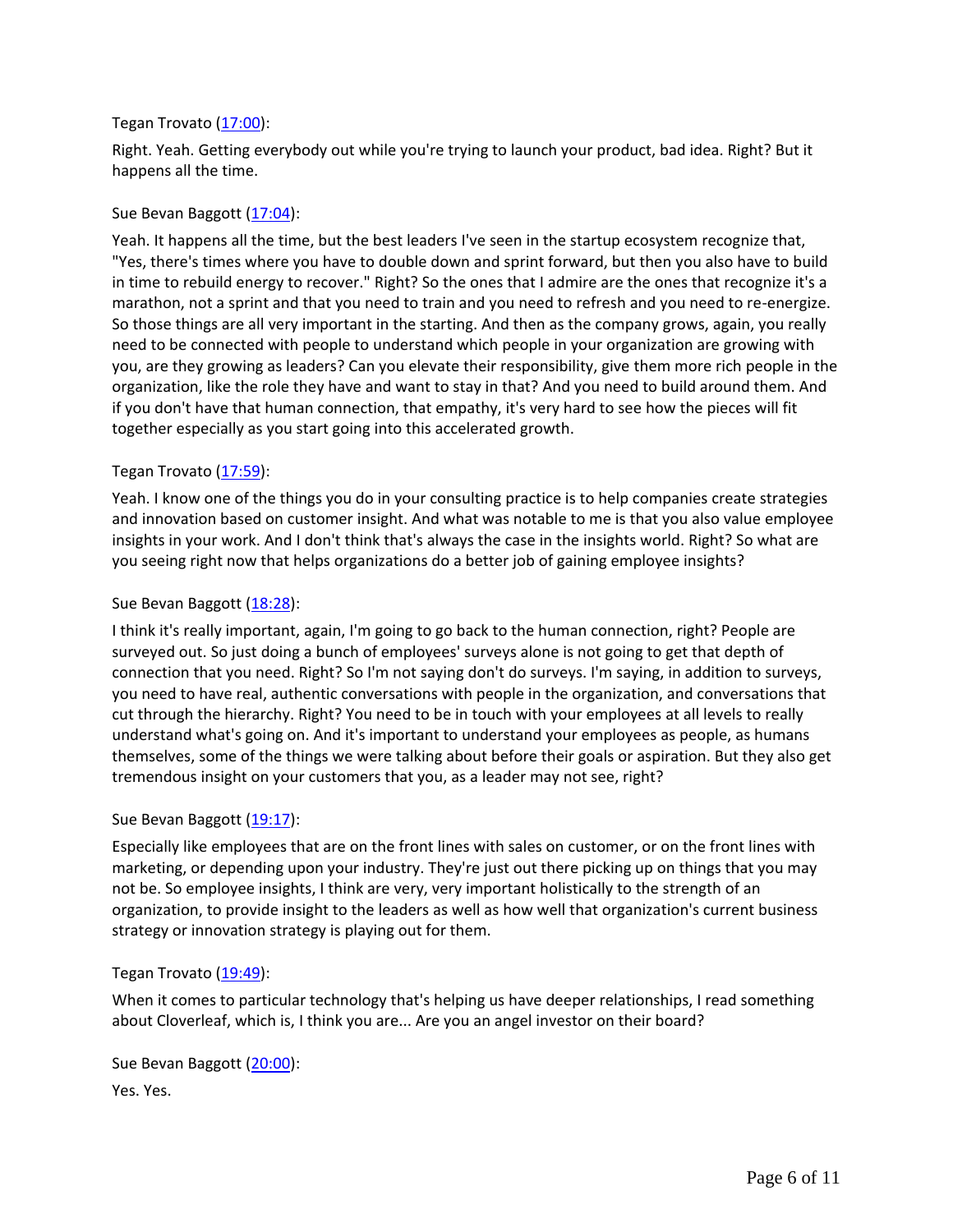## Tegan Trovato [\(20:01\)](https://www.rev.com/transcript-editor/Edit?token=cDQSj3uStDjZnwyYW-EAok28t9qxJOCfcnN5Zonu8qiBl9a8iwmbIESilIg9aP67bLptgAWGYrLmF-XgUCzk4nJUhEY&loadFrom=DocumentDeeplink&ts=1201.63):

Can you tell us about what they're doing? Their work sounded super fascinating. And I know you're very passionate about them based on everything I read and it's really unique what they've done. So to me, it sounds like that's one of those tools we could be using to gain employee insights, but also to build relationships. So tell our listeners about that.

### Sue Bevan Baggott [\(20:22\)](https://www.rev.com/transcript-editor/Edit?token=5F5lVHxnEVeaVhqxyL7wOp2J1oJSx0Oht0JZowv91Um0AR3gTFQJPkdijpcVJhMUx8e7J0QcaYoOyUmPnd8fUgy7-V4&loadFrom=DocumentDeeplink&ts=1222.24):

So Darrin and Kirsten are the co-founders of Cloverleaf. And I met them actually, way before investing them, I met them at one of our local accelerator pitch practices. And one of the ways that angels give back is by volunteering time to coach and mentor entrepreneurs, even if we don't ultimately invest in them because that's a way of growing the whole ecosystem. So I met Darrin and Kirsten and they were very passionate about the importance of building strong human connection and relationships and building thriving teams. And of course, with my innovation background, I'm like, "Yes, this is important." So I really liked the fundamental focus of what they were doing with Cloverleaf thought. They had some unique insight around having a technology platform that would compliment the interpersonal discussions and relationships, that would help people understand themselves better, understand each other better and then create those connections.

### Sue Bevan Baggott [\(21:13\)](https://www.rev.com/transcript-editor/Edit?token=aGQk4xcdw96MsyrVJ6KxS-4mAGj30tK5kWuH1ImEmhScYCksTKJu0Rnj9Z541EinUFAjdz0Ho6_QbvB1OAQ7WRc6kNs&loadFrom=DocumentDeeplink&ts=1273.63):

And the way that they do that is they use a lot of established assessments, things people are familiar with, your Myers Briggs and your strengths funders and your disc, and Enneagram and things like that. But oftentimes those have been used as single assess assessments and people do like a big offsite, "Oh, let's learn about each other's Enneagram." And then the information goes in a file drawer and it doesn't allow us to really benefit on a day to day basis. So what they did is they built a technology platform that brings all of those assessments into the forefront of the things that we're doing every day. So you can get insights about yourself and about your teammates in the flow of your work and those bite size insights help build relationships and build teams over time in the flow work without having to do a big offsite or whatever. So they're all about unleashing people. That's their mission, unleashing people to do their best work with the insights you get about yourself and others and building thriving teams, because our brains are all wired a little differently, right? People are-

# Tegan Trovato [\(22:17\)](https://www.rev.com/transcript-editor/Edit?token=PpexPez8-5K3U6-Te4g-qnL6wD6sdQpEE8LCepcckjRcrfBYzjWCHdLLR6cg542t_g4sOtfJ7_0tm9sSqcVP4kE80VA&loadFrom=DocumentDeeplink&ts=1337):

[crosstalk 00:22:17]. Yeah. Exactly. Yeah, yeah, yeah. I agree.

#### Sue Bevan Baggott [\(22:17\)](https://www.rev.com/transcript-editor/Edit?token=2I5WTpgXsh4y4DSziA755mb5SY6bRoKSZZJfKxUcnnYG8SF98BsNZ3y3Ek8U-nQzeOxr2GjRcnFnNuoXB0uxlJk-hEY&loadFrom=DocumentDeeplink&ts=1337):

So I think of Cloverleaf as being able to reveal a little bit of that brain wiring. Right? And doing it, not just through one assessment, but through multiple assessments, think of it as the difference between a single mirror and a 360 mirror. So you learn more about how you're wired. And then if you're on my team, Tegan, I learn more about how your brain's wired and that lets us appreciate each other's differences and communicate and build relationships that make that difference synergistic rather than something that is a barrier between us.

#### Tegan Trovato [\(22:54\)](https://www.rev.com/transcript-editor/Edit?token=Cl65mRhjcKyps0BQZzUH14s2qb0N8rddB2nPN7GDbjPxx0oJzdaMpUIfldyqPVhN29V6tZbSR1nL6t7q22T4ylTOSnU&loadFrom=DocumentDeeplink&ts=1374.05):

I love it. And what comes up for me as you describe that is on the leadership side, we aren't constantly or regularly thinking about how our people are wired. We only will stop and pause to think about that if we don't get what we want from an employee, right? Or we have a problem or we hit a road where the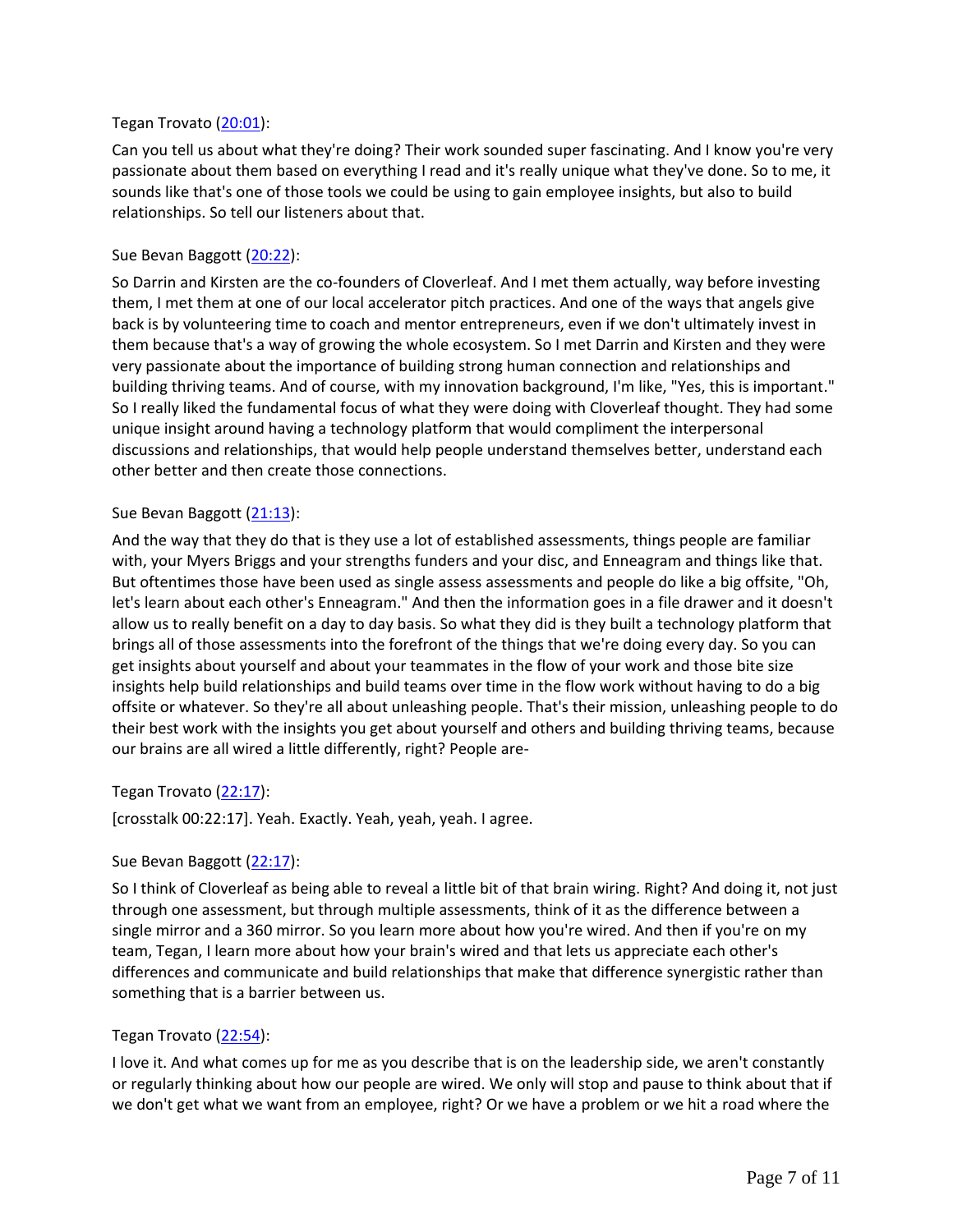team is malfunctioning or whatever. It's usually problem related and we react by going, "Okay, why is he or she having an emotional response to this directive or this suggestion?" What you are suggesting Cloverleaf does instead is keeps it in the front of our mind so that we can proactively engage based on those insights rather than reflecting to try to figure out why we didn't get what we wanted. Right?

# Sue Bevan Baggott [\(23:35\)](https://www.rev.com/transcript-editor/Edit?token=1nJ5G9FTp4GJg-yrc_wzfA9zu84jko5xj3wwP6T_-6YyB1CP1CWEAwW7Ma4j8l7pnw--LnX9mSwB7COBg5Ff9_jdgMA&loadFrom=DocumentDeeplink&ts=1415.91):

Right. Right. Yeah. And it integrates into the tools that people use every day, it can integrate into your email or your slack channel or whatever it is. So like if I had a meeting coming up with you today and we were both on Cloverleaf, I'd get an insight about you right before I meet with you to help me understand a little bit better how you think. Teams use a lot of human coaching to help them through some of these. And that's great. And it's wonderful. Human coaching is wonderful, but it's not something companies can afford to bring in a coach-

Tegan Trovato [\(24:05\)](https://www.rev.com/transcript-editor/Edit?token=-p0Zp6hKMkq0R1pvPguNVXlFcP8w18AKEsjVxJfpZEOiOVSoy1ElwvuPQp6vZR83JP8Z8nu6svyr4qjaYvDsX8UbVYE&loadFrom=DocumentDeeplink&ts=1445.18):

On scale, right.

# Sue Bevan Baggott [\(24:06\)](https://www.rev.com/transcript-editor/Edit?token=0QgccUlzgfsLZM4wqkhH7UuMX2HPHBsbewiijKfMc3x3rvH0_puvG27Wh8qaR-8jFbwGIVbJtrU4TVNY0ZslFgaXgSM&loadFrom=DocumentDeeplink&ts=1446.53):

On scale. It's just difficult. So Cloverleaf tries to be a compliment to human coaching by providing automated coaching for everyone that compliments human coaching. In fact, we partner with coaches to provide a tool for them to stay connected with their clients in between some of those larger interventions that they might do. And there's a compliment to, for example, if they're executive coaching the leader, this is a way to bring the team together. And I've even used it in my consulting practice when I have to get a diverse group of people getting to know each other very quickly and tackling a task. And it's helped me from that standpoint.

# Tegan Trovato [\(24:44\)](https://www.rev.com/transcript-editor/Edit?token=w0qalK7yBJFv7ZTckTFTBMhizaIcgTRrOClPGrcIUEhXSmGVgisupKYm2YCHBPHckzkr-7Wn1f1-66UdoFAnz9UQ7TY&loadFrom=DocumentDeeplink&ts=1484.66):

Oh, I bet it has. Okay. I'm nerding out on this. We'll be here to include Cloverleaf, a link to their products because I think it's really fascinating. I think our listeners will enjoy it. So pivoting a little bit here, Sue, when you reflect across your client list and what are you seeing employees ask of their employers or want from their employers that seems different or new or amplified maybe as a result of the changes over the last few years?

# Sue Bevan Baggott [\(25:17\)](https://www.rev.com/transcript-editor/Edit?token=3X-QUEnHaDTS-twSQ3LN3te8iE1k5nThU73eKkblIouRs-IJbmTKTH2bUgAU9_zOiUmwiBEkZfFy7mTUGNJKFblcooc&loadFrom=DocumentDeeplink&ts=1517.47):

So I think one of the things that employees are asking for is more freedom and flexibility to deliver the results their businesses need, but to do it in a more flexible way that fits in around their lives and how they live their lives. And I think this is something that what people were desiring before the pandemic, but the pandemic just heightened how powerful it is when you're able to have some of that flexibility and why it can be so important. So I think employers really need to take that to heart. I think initially everybody was forced to have people working from home and I think there's pros and cons to that. But I think now that employees have gotten a taste of some more freedom and flexibility and autonomy for doing their job, some of them are not going to want to give that up because those that believe that they can still deliver what's needed with that flexibility, they're not going to want to give that up.

# Tegan Trovato [\(26:14\)](https://www.rev.com/transcript-editor/Edit?token=ohDV2wEjQIpIcFZit8na94jmtUZBY64PrMz68rRIis4r4GF4D4qMVmCXMuLO07pPxwCkPQMpMzARChWdipdA4vL0fnU&loadFrom=DocumentDeeplink&ts=1574.18):

And what are you saying the leaders struggle with on the other side of that? Maybe not that specifically, but just even more generally, where are the struggles in the leadership space at the moment?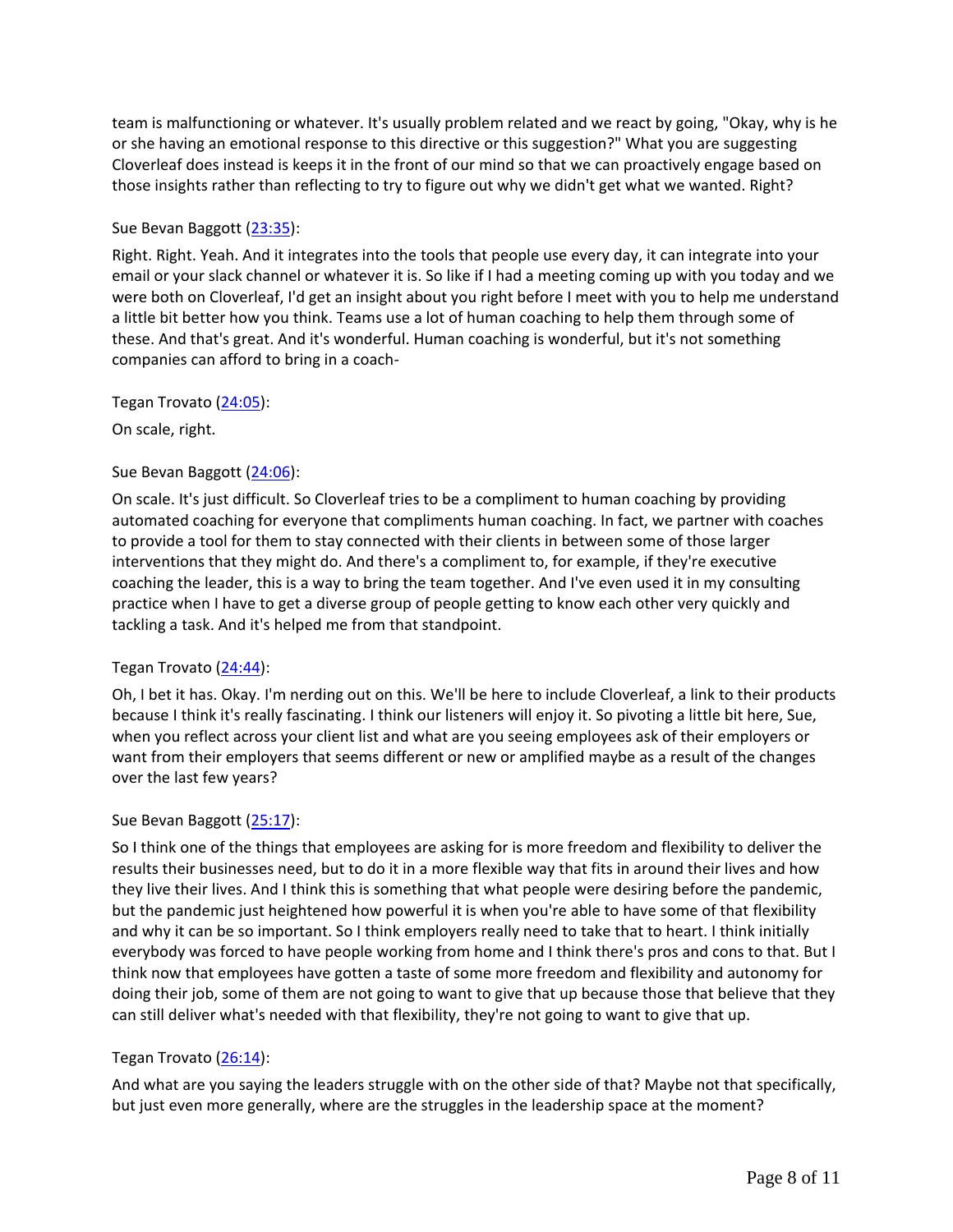### Sue Bevan Baggott [\(26:25\)](https://www.rev.com/transcript-editor/Edit?token=mdTfZPhlVj2A_1vLOXhbtqH_Fn8wI1oti1UEkFKn77L_rOysSqefEALqqkB5M24H8XEpIsGQZA-imboP1YfvFX7UStc&loadFrom=DocumentDeeplink&ts=1585.31):

So I think some leaders got used to managing by walking around, right? They had these sort of informal touch points that they could do with people. And that helped them feel like a little more in control. So flipping the switch to more remote or hybrid teams takes that away from leaders. So they have to grow. They have to learn other ways of being effective in their roles. And I think there are some leaders who have been able to adapt to that. Those who had really strong relationships already with their employees, I think they've been in able to adapt. And those who maybe had more of the transactional relationships with their people versus the deep empathetic connections with their people, they're the ones who are struggling with that because they suddenly have to change the way they've been managing and leading people.

# Tegan Trovato [\(27:20\)](https://www.rev.com/transcript-editor/Edit?token=tgpIpOLWzUjWDIw7AN6Sa-e6UwgJGIyvYvU7Hu0o4DV75VDQKc8PQ0u0QGaYQYrszVGbSqgJV-P89wYeOyr2o8YVyBk&loadFrom=DocumentDeeplink&ts=1640.4):

Yeah. That makes a lot of sense. What do you think these leaders need to be doing in their personal lives to positively impact how they lead at work?

### Sue Bevan Baggott [\(27:29\)](https://www.rev.com/transcript-editor/Edit?token=ZrjRCvCfXQdpQol4Qre0TbNsOhMm9nrnoBHWLJLiJSuboUQEfTIGUjOth3Ah4apHuFEAy6e2iYZRtkZcWip2t6SkYH0&loadFrom=DocumentDeeplink&ts=1649.8):

Oh, that's a great question. Well, first of all, I think they need to be cognizant of the stress of the things that have happened, affect them first. Right? So they need to take care of themselves first, make sure that they're showing up and is the best version of themselves as a leader. And they need to recognize that some of that stress has affected their employees. So I think just acknowledging that challenge and that's part of empathy, right, is acknowledging the experience of others and really appreciating that experience. So to me, that's a first step. So for themselves and for the people that they're working with. I think that's a first step in what they need to do differently.

# Tegan Trovato [\(28:11\)](https://www.rev.com/transcript-editor/Edit?token=EXyb90ily3JrQFUWUNyaGN6Jp9fi1U7lGYhzQhGCbLxmTfYoRfUmW2oc5hLhStwbNsRMsCAk7zuDLnqqi3iQ1_O8ruQ&loadFrom=DocumentDeeplink&ts=1691.75):

The second part that you mentioned is really hard. And I want listeners to know that which is acknowledging and appreciating the effect it's had on other people. When you say it is like, "Yes, of course." But what I also see, and I don't know if you see this too, but when we watch leaders try to put that into practice, it's awkward sometimes, right? That's where that empathy comes back in and we have to grow that skill. That I've seen leaders who want to do that, in their hearts, they intuitively know that's what they need to do with their people, but it's not a practice we've always done. It's merged the personal and work together quite a bit. And it's a fine line too, where we want to step as leaders and how involved we want to be in knowing some of the details and story. But I think I'm just taken aback by, I love number one, "Yes, leaders, please take care of yourselves first." And they often don't. Right? But then number two, like how do you reflect that back to your own people? It's sometimes harder than we think, right?

#### Sue Bevan Baggott [\(29:10\)](https://www.rev.com/transcript-editor/Edit?token=bzoRhlLJDjvegTCojfKbaYQ_DsOVXpz3-AFQF4xTIbls3eAUjtukxmjMxXUgVwVjTaPtqWbaIZxLopKYC8RWEYgBIRc&loadFrom=DocumentDeeplink&ts=1750.05):

Yeah. No, I agree. I think that leaders can admit, if they're going through a change and if they're not sure how best to support people, I think they can admit that and say, "Hey, I recognize we're all going through things, but how can I support you as a leader?" Right? Admit they don't know all the answers and get coaching from their people. It might be different for different people in their organization in terms of what that support looks like, but they shouldn't be afraid to ask. I think far too often we set leaders up on this pedestal the leaders feel like asking for help themselves is a weakness. And I see it as completely opposite. I see asking for help as a strength. Who can possibly do it all? We can't. We can't possibly do it all.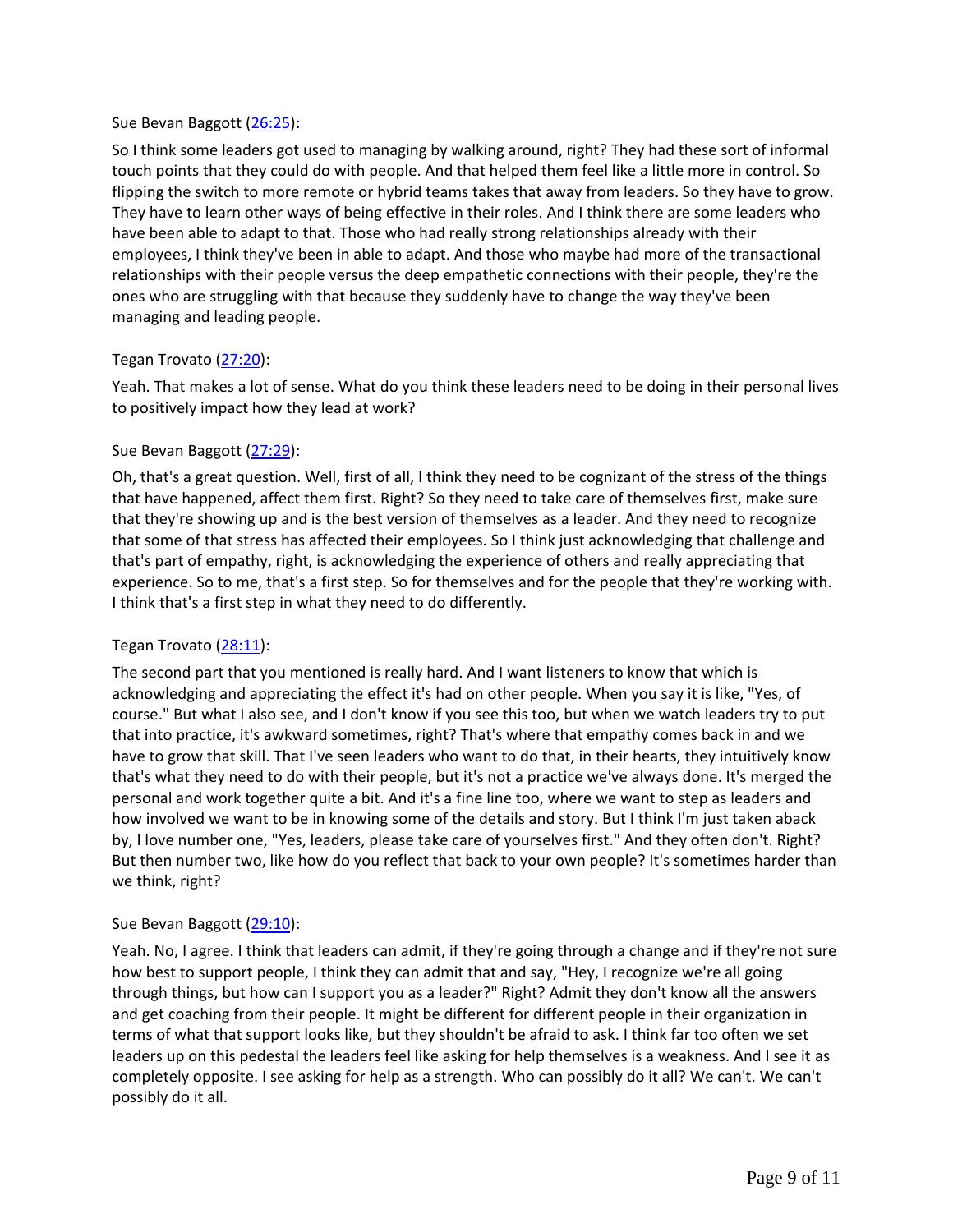Tegan Trovato [\(30:03\)](https://www.rev.com/transcript-editor/Edit?token=M8oVysp4WFl8PVnCX_4t3Szz1U0BISRUSYK-VoFI53DGe5Fox5nux91MjEo6VFKtXWWOqoPiiU6jCmEEto3XuhpSlCo&loadFrom=DocumentDeeplink&ts=1803.76): No way.

Sue Bevan Baggott [\(30:03\)](https://www.rev.com/transcript-editor/Edit?token=3HP5ypz2xrQ-zvlXzvhmrBECgeXH0vc_6AOpaquvnMCecJs0Lwng_LtMrGQcbMB9DA_DyPbtZiOey6Nq9XOCpIb0DuU&loadFrom=DocumentDeeplink&ts=1803.92):

So I think leaders should feel very comfortable asking for help from their employees, "Help. Tell me what support looks like to you." And I think they should be asking for help from other leaders. They may know other leaders who have this as an outstanding strength or skill. They can learn from them.

Tegan Trovato [\(30:20\)](https://www.rev.com/transcript-editor/Edit?token=QjSAPnFgqBxbne4AvXPMkKZBm42to7yXFG2TqJB-duTMaO5M214J8tZtHzhWIumPj_G_-_ekWWY5XgegyaFLbeUrhh4&loadFrom=DocumentDeeplink&ts=1820.08):

Right. I love that. Well, Sue, where do the listeners find you online? Where should we go poking around to learn more about you?

# Sue Bevan Baggott [\(30:28\)](https://www.rev.com/transcript-editor/Edit?token=LYLvSVO0wSGJoajQ71ocQMGhU4ixb2f2tNHHdMxsas6y0qOUSOS7vnSOZDXapt6YQEBmmB8UC8oOEsDP1nqrWoic5r8&loadFrom=DocumentDeeplink&ts=1828.47):

So I would say most strongly on LinkedIn. So looking up my LinkedIn profile and I'm happy to connect with folks if they mentioned that they've heard us talk, I'd be happy to have them reach out to me and connect on LinkedIn. I also do have a website, powerwithinconsulting.com. I'll admit it probably doesn't cover all the things that I do, but it's there and it's a way to get connected.

# Tegan Trovato [\(30:53\)](https://www.rev.com/transcript-editor/Edit?token=MKgUaOHx_GjvujlMti9wJh-R4llEgvAx8HuWHR3he-IdQDMwT2KWKdTq-h3bDy8z4XlDkuATavO8DNtBwhEGsXXouEo&loadFrom=DocumentDeeplink&ts=1853.17):

Okay. Great. We'll be sure to include the links for both of those places in the show notes for [inaudible 00:30:58]. All right, Sue, here's my big question I like to ask all of our guests. So this podcast was created to discover the behaviors, practices, beliefs, and skills the future leader must possess so that they can successfully lead the system that have changed and continue to change at warp speed. And to get your read on what's required of future leaders, just finish the sentence. Leaders of the future will-

Sue Bevan Baggott [\(31:24\)](https://www.rev.com/transcript-editor/Edit?token=goM3HY7eby_RZ8ExsGkW2EKaCQc1IrApDJGxLr0xFbfai8f5xdcg5_uHTkAZTRxeCLQrnvPIjbaNr0JSftifR4WgNv0&loadFrom=DocumentDeeplink&ts=1884.11):

Be more successful if they recognize the power of human connection in all aspects of their leadership.

# Tegan Trovato [\(31:32\)](https://www.rev.com/transcript-editor/Edit?token=YwEn_BIP3o7xz57wiE4ouxGnNgZRsQ8j_KmUnMdhaKpE9bUdP_CDWfV5jtcIYc1cVR8aST0xroan34vytdG4h3O51l8&loadFrom=DocumentDeeplink&ts=1892.63):

Wonderful. I love it. Question, where do you think leaders miss the cues a lot of times?

# Sue Bevan Baggott [\(31:41\)](https://www.rev.com/transcript-editor/Edit?token=VdvUqMi3OqRlFWSrxdk03PepNC8bPOFbrgkSiEsg2-n2kQ4TUu3vtMBNBXeYn6TnUWjPIcYmbBkVWg7ybudzoCkhS9k&loadFrom=DocumentDeeplink&ts=1901.25):

Well, we've talked about it a little bit. I think first of all, connecting with the people that they're leading, making sure that they're developing strong connections there, the skills of emotional intelligence, your EQ, empathy, even vulnerability. We were talking a little bit about that will be part of connecting with them. And then some of those same skills with regard to connecting with their customers, the people that they're trying to serve with whatever their business does, whatever product or service connecting really authentically with their customers will help them understand how to serve them better, which is important in innovating and growing. And then I would also say to their network. We talked a little bit about it already. I don't know, I learn so much from the people that I interface with. Talked about the growth I got within the context of angel investing. I learned from all the other folks who were more experienced than I was, and that accelerated my growth. And I think that people underestimate the power of that human connection with your network can really help you grow.

Tegan Trovato [\(32:48\)](https://www.rev.com/transcript-editor/Edit?token=Sqw0zxyAqioiP3jauLeAuF_vRlwF-Q8bPYhguEFarHcANlYJS-4nm_u5WffYNfeS7L7CYzL-JUg-ASxI812qk6uFChk&loadFrom=DocumentDeeplink&ts=1968.84):